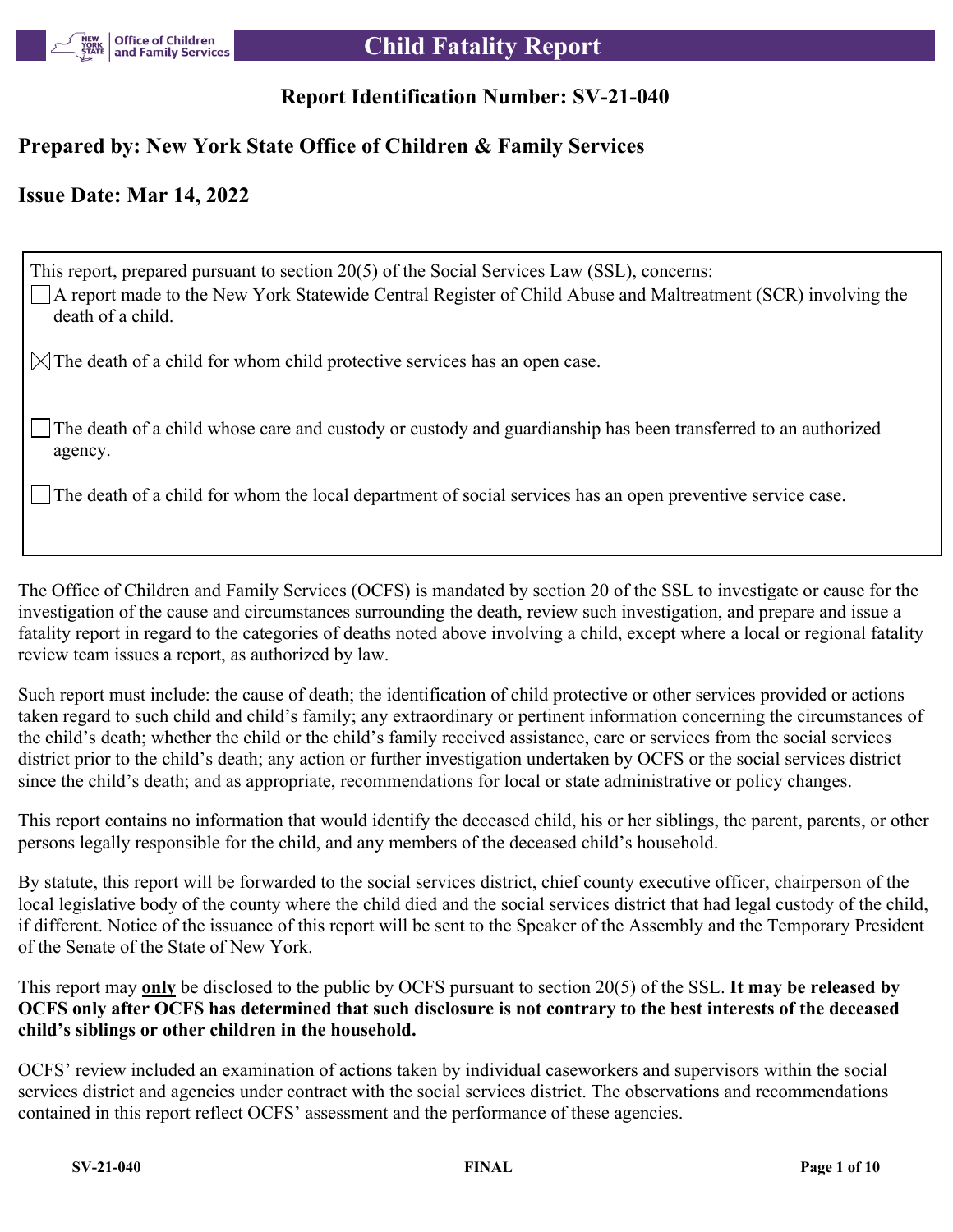

## **Abbreviations**

| <b>Relationships</b>                                 |                                                                       |                                       |  |  |  |
|------------------------------------------------------|-----------------------------------------------------------------------|---------------------------------------|--|--|--|
| <b>BM-Biological Mother</b>                          | <b>SM-Subject Mother</b>                                              | SC-Subject Child                      |  |  |  |
| <b>BF-Biological Father</b>                          | <b>SF-Subject Father</b>                                              | OC-Other Child                        |  |  |  |
| MGM-Maternal Grand Mother                            | <b>MGF-Maternal Grand Father</b>                                      | FF-Foster Father                      |  |  |  |
| PGM-Paternal Grand Mother                            | PGF-Paternal Grand Father                                             | DCP-Day Care Provider                 |  |  |  |
| MGGM-Maternal Great Grand Mother                     | MGGF-Maternal Great Grand Father                                      | PGGF-Paternal Great Grand Father      |  |  |  |
| PGGM-Paternal Great Grand Mother                     | MA/MU-Maternal Aunt/Maternal Uncle PA/PU-Paternal Aunt/Paternal Uncle |                                       |  |  |  |
| <b>FM-Foster Mother</b>                              | <b>SS-Surviving Sibling</b>                                           | <b>PS-Parent Sub</b>                  |  |  |  |
| CH/CHN-Child/Children                                | <b>OA-Other Adult</b>                                                 |                                       |  |  |  |
|                                                      | Contacts                                                              |                                       |  |  |  |
| <b>LE-Law Enforcement</b>                            | <b>CW-Case Worker</b>                                                 | CP-Case Planner                       |  |  |  |
| Dr.-Doctor                                           | ME-Medical Examiner                                                   | <b>EMS-Emergency Medical Services</b> |  |  |  |
| DC-Day Care                                          | FD-Fire Department                                                    | <b>BM-Biological Mother</b>           |  |  |  |
| <b>CPS-Child Protective Services</b>                 |                                                                       |                                       |  |  |  |
|                                                      | <b>Allegations</b>                                                    |                                       |  |  |  |
| <b>FX-Fractures</b>                                  | <b>II-Internal Injuries</b>                                           | L/B/W-Lacerations/Bruises/Welts       |  |  |  |
| S/D/S-Swelling/Dislocation/Sprains                   | C/T/S-Choking/Twisting/Shaking                                        | B/S-Burns/Scalding                    |  |  |  |
| P/Nx-Poisoning/ Noxious Substance                    | <b>XCP-Excessive Corporal Punishment</b>                              | PD/AM-Parent's Drug Alcohol Misuse    |  |  |  |
| CD/A-Child's Drug/Alcohol Use                        | <b>LMC-Lack of Medical Care</b>                                       | <b>EdN-Educational Neglect</b>        |  |  |  |
| <b>EN-Emotional Neglect</b>                          | <b>SA-Sexual Abuse</b>                                                | M/FTTH-Malnutrition/Failure-to-thrive |  |  |  |
| IF/C/S-Inadequate Food/ Clothing/<br>Shelter         | <b>IG-Inadequate Guardianship</b>                                     | LS-Lack of Supervision                |  |  |  |
| Ab-Abandonment                                       | OTH/COI-Other                                                         |                                       |  |  |  |
|                                                      | <b>Miscellaneous</b>                                                  |                                       |  |  |  |
| <b>IND-Indicated</b>                                 | UNF-Unfounded                                                         | SO-Sexual Offender                    |  |  |  |
| Sub-Substantiated                                    | Unsub-Unsubstantiated                                                 | <b>DV-Domestic Violence</b>           |  |  |  |
| LDSS-Local Department of Social                      | <b>ACS-Administration for Children's</b>                              | NYPD-New York City Police             |  |  |  |
| Service                                              | Services                                                              | Department                            |  |  |  |
| PPRS-Purchased Preventive<br>Rehabilitative Services | TANF-Temporary Assistance to Needy<br>Families                        | FC-Foster Care                        |  |  |  |
| MH-Mental Health                                     | <b>ER-Emergency Room</b>                                              | <b>COS-Court Ordered Services</b>     |  |  |  |
| <b>OP-Order of Protection</b>                        | <b>RAP-Risk Assessment Profile</b>                                    | FASP-Family Assessment Plan           |  |  |  |
| <b>FAR-Family Assessment Response</b>                | Hx-History                                                            | Tx-Treatment                          |  |  |  |
| <b>CAC-Child Advocacy Center</b>                     | PIP-Program Improvement Plan                                          | yo-year(s) old                        |  |  |  |
| <b>CPR-Cardiopulmonary Resuscitation</b>             | ASTO-Allowing Sex Abuse to Occur                                      |                                       |  |  |  |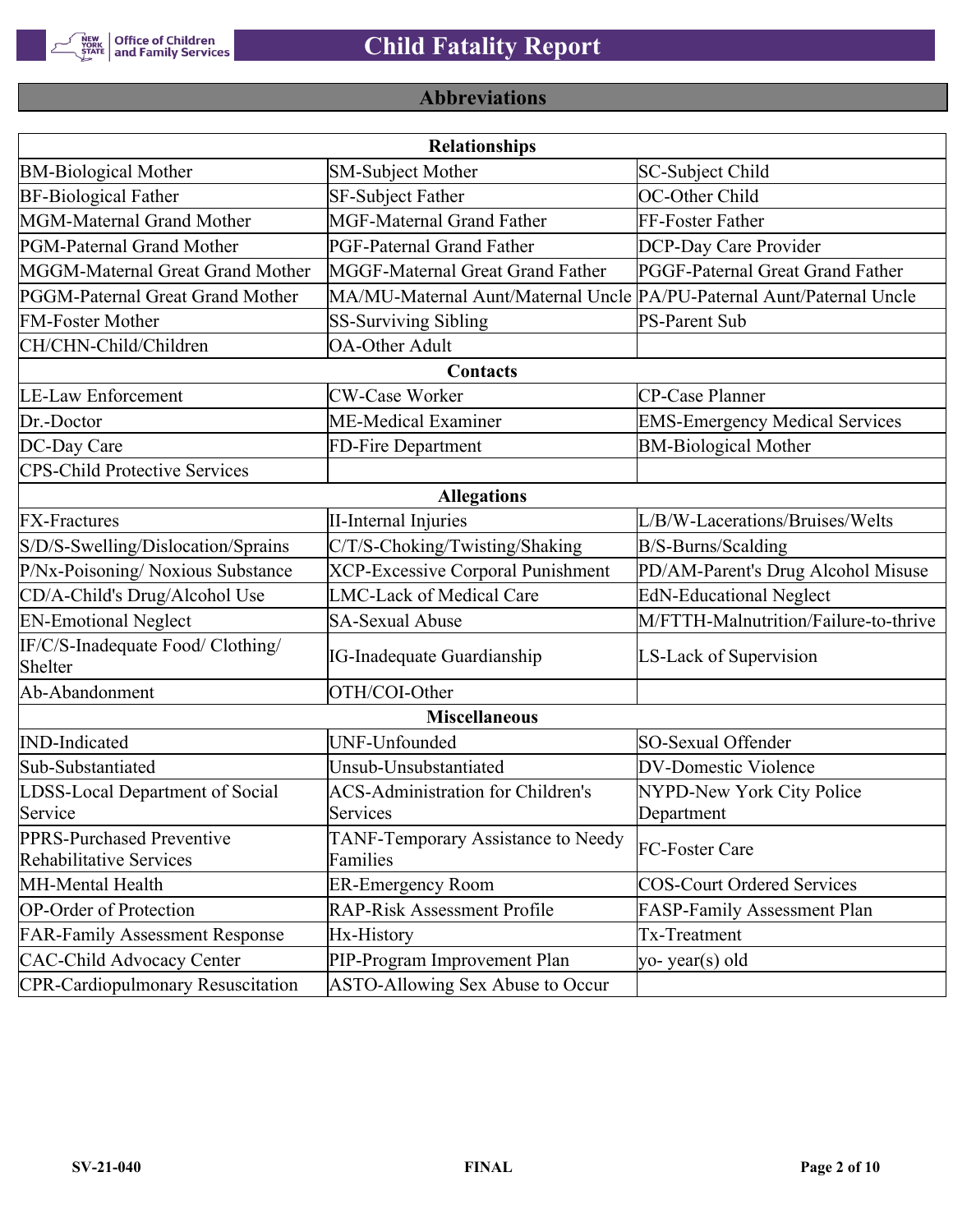

#### **Case Information**

**Report Type:** Child Deceased **Jurisdiction:** Suffolk **Date of Death:** 09/27/2021

**Age:** 11 day(s) **Gender:** Male **Initial Date OCFS Notified:** 09/29/2021

**Presenting Information**

On 9/27/21, Suffolk County Department of Social Services (SCDSS) learned of the death of the 11-day-old male child that occurred on the same date. The family had a CPS investigation at the time of the death. The SCR report alleged concerns about the mother's marijuana use. SCDSS notified the Westchester Regional Office of the death via telephone and completed the 7065 Agency Reporting Form in a timely manner.

#### **Executive Summary**

On 9/27/21, SCDSS was informed that the 11-day-old child passed away on the same date at 7:42PM. SCDSS had an open CPS investigation, which began on 9/17/21, and alleged at the time of the subject child's birth, the mother tested positive for marijuana. SCDSS made a visit to the hospital to assess the child, and was made aware of his passing by the hospital staff. The child had an 11-year-old sibling, who was assessed to be safe in the care of the mother.

The child was born premature and was hospitalized due to his prematurity. The child was in stable condition until 9/27/21, when he became septic and developed Grade 3 and Grade 4 intraventricular hemorrhage. The mother discussed care options with medical personnel, and decided to withdraw life support. It was determined the child passed away due to neonatal respiratory distress syndrome, immature thermoregulation, metabolic acidosis, methicillin-susceptible Staphylococcus aureus bacteremia, and severe sepsis with septic shock in a newborn. There was no autopsy performed and law enforcement was not notified of the death.

SCDSS spoke to the hospital staff and determined the child's death was not the result of abuse or maltreatment by the mother. The mother, mother's partner, father and sibling were provided bereavement referrals and the parents were offered funeral assistance. The CPS investigation open at the time of the death was unfounded and closed on 11/15/21.

#### **Findings Related to the CPS Investigation of the Fatality**

**Safety Assessment:**

|  |  | Was sufficient information gathered to make the decision recorded on the: |
|--|--|---------------------------------------------------------------------------|
|--|--|---------------------------------------------------------------------------|

o **Safety assessment due at the time of determination?** N/A

**Determination:**

- **Was sufficient information gathered to make determination(s) for all allegations**  N/A **as well as any others identified in the course of the investigation?**
- **Was the determination made by the district to unfound or indicate appropriate?** N/A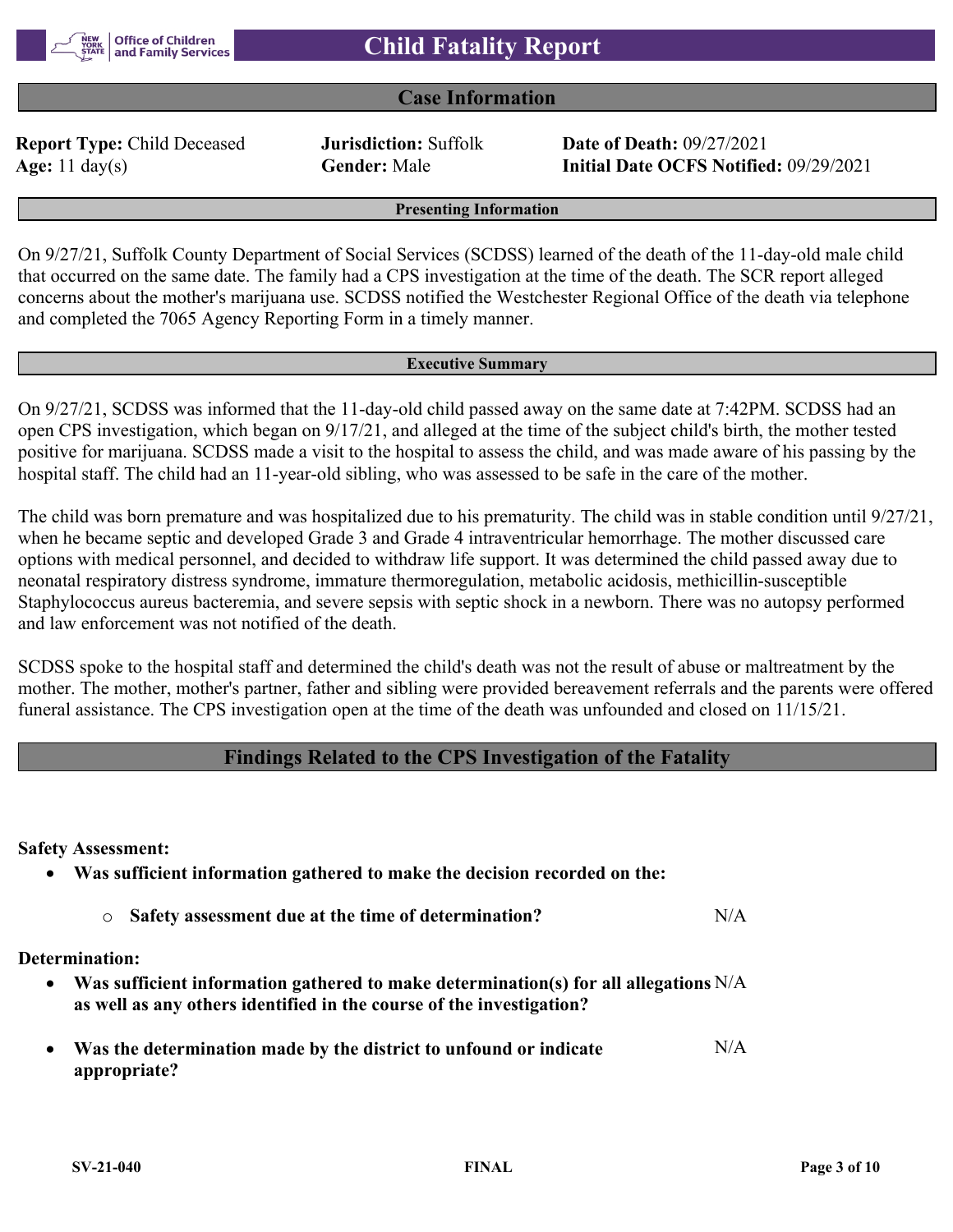

#### **Explain:**

It was determined the child's death was not the result of maltreatment by the mother, therefore it was not reported to the SCR. SCDSS assessed the sibling's safety, offered services and closed their open CPS investigation.

| Was the decision to close the case appropriate?                               | Yes                         |
|-------------------------------------------------------------------------------|-----------------------------|
| Was casework activity commensurate with appropriate and relevant statutory or | Yes                         |
| regulatory requirements?                                                      |                             |
| Was there sufficient documentation of supervisory consultation?               | Yes, the case record has    |
|                                                                               | detail of the consultation. |

#### **Explain:**

Casework activity was commensurate with case circumstances.

**Required Actions Related to the Fatality**

Are there Required Actions related to the compliance issue(s)?  $\Box$  Yes  $\Box$  No

#### **Fatality-Related Information and Investigative Activities**

|                                                                        | <b>Incident Information</b>                                         |                                                  |      |         |                |  |  |  |  |
|------------------------------------------------------------------------|---------------------------------------------------------------------|--------------------------------------------------|------|---------|----------------|--|--|--|--|
| <b>Date of Death: 09/27/2021</b>                                       | Time of Death: 07:42 PM                                             |                                                  |      |         |                |  |  |  |  |
|                                                                        | Time of fatal incident, if different than time of death:<br>Unknown |                                                  |      |         |                |  |  |  |  |
| County where fatality incident occurred:                               |                                                                     |                                                  |      |         | Suffolk        |  |  |  |  |
| Was 911 or local emergency number called?                              |                                                                     |                                                  | No   |         |                |  |  |  |  |
| Did EMS respond to the scene?                                          |                                                                     |                                                  |      |         | N <sub>o</sub> |  |  |  |  |
| At time of incident leading to death, had child used alcohol or drugs? |                                                                     |                                                  |      |         |                |  |  |  |  |
| Child's activity at time of incident:                                  |                                                                     |                                                  |      |         |                |  |  |  |  |
| Sleeping<br>Working<br>Driving / Vehicle occupant                      |                                                                     |                                                  |      |         |                |  |  |  |  |
| Playing                                                                | Eating                                                              |                                                  |      | Unknown |                |  |  |  |  |
| Other: Hospitalized                                                    |                                                                     |                                                  |      |         |                |  |  |  |  |
|                                                                        |                                                                     |                                                  |      |         |                |  |  |  |  |
| Did child have supervision at time of incident leading to death? Yes   |                                                                     |                                                  |      |         |                |  |  |  |  |
| At time of incident was supervisor impaired? Not impaired.             |                                                                     |                                                  |      |         |                |  |  |  |  |
| At time of incident supervisor was:                                    |                                                                     |                                                  |      |         |                |  |  |  |  |
| Distracted                                                             | Absent                                                              |                                                  |      |         |                |  |  |  |  |
| Asleep                                                                 |                                                                     | Other: Holding the child                         |      |         |                |  |  |  |  |
|                                                                        |                                                                     |                                                  |      |         |                |  |  |  |  |
| Total number of deaths at incident event:                              |                                                                     |                                                  |      |         |                |  |  |  |  |
| Children ages 0-18: 1                                                  |                                                                     |                                                  |      |         |                |  |  |  |  |
| Adults: 0                                                              |                                                                     |                                                  |      |         |                |  |  |  |  |
|                                                                        |                                                                     |                                                  |      |         |                |  |  |  |  |
|                                                                        |                                                                     | <b>Household Composition at time of Fatality</b> |      |         |                |  |  |  |  |
| Household                                                              |                                                                     |                                                  |      | Gender  |                |  |  |  |  |
|                                                                        |                                                                     | Relationship                                     | Role |         | Age            |  |  |  |  |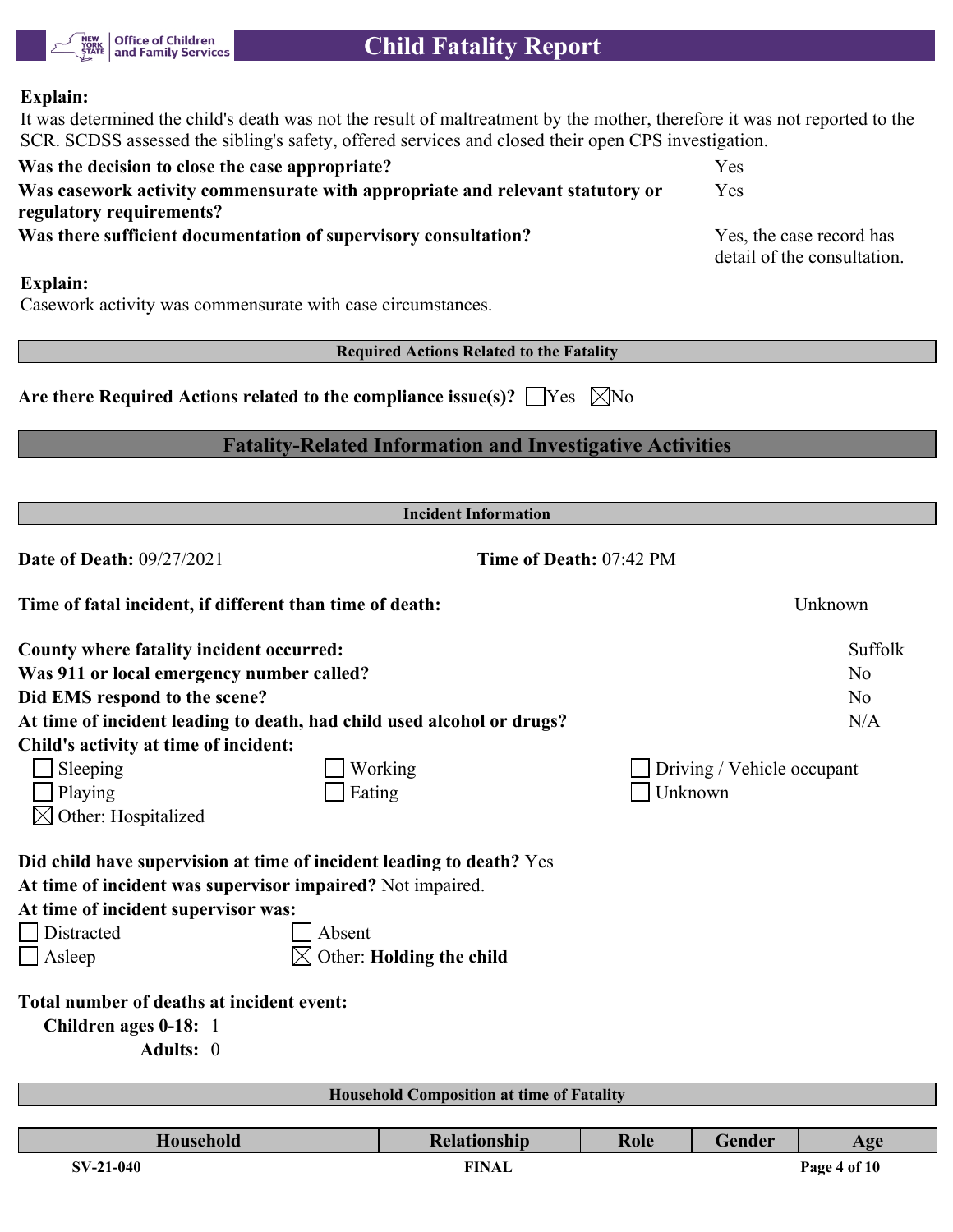

| Deceased Child's Household | Deceased Child | No Role | Male   | $ 11 \text{ Day}(s) $  |
|----------------------------|----------------|---------|--------|------------------------|
| Deceased Child's Household | Mother         | No Role | Female | $ 32 \text{ Year}(s) $ |
| Deceased Child's Household | Sibling        | No Role | Female | $ 11 \text{ Year}(s) $ |
| Other Household 1          | Father         | No Role | Male   | $34$ Year(s)           |

#### **LDSS Response**

Within 24 hours of learning about the child's death, SCDSS notified OCFS through the required 7065 Agency Reporting Form. SCDSS spoke to hospital staff and reviewed the child's medical records. SCDSS completed interviews with the family and collaterals and assessed the safety of the surviving sibling.

SCDSS received information regarding the fatality by interviewing the mother and obtaining medical records for the mother and child. The mother was admitted to the hospital on 9/15/21 and the child was born at 25 weeks gestation due to the mother's medical complications. The mother was not aware she was pregnant until she had medical concerns and was admitted to the hospital. The child was delivered via C-Section and was limp and had no spontaneous breath. The child was placed on respiratory support and hospitalized, as he had to reach certain parameters of growth and development prior to being discharged. Medical personnel reported the child's premature birth was solely due to the mother's medical issues and was not contributed by the mother's marijuana use.

SCDSS regularly inquired with hospital staff about the status of the child and learned that on 9/25/21 the child's condition worsened due to septic shock. On 9/27/21, the mother decided to withdraw life support and the child passed away on the same day while being held by the mother.

SCDSS assessed the safety of the surviving sibling, and she reported no child welfare concerns. The father was interviewed regarding the death and had no concerns for the mother or mother's partner's care of the sibling. Service needs of the adults and sibling were explored with the family. The mother was referred to addiction counseling due to her use of marijuana and grief counseling information was provided for the adults and sibling.

#### **Official Manner and Cause of Death**

**Official Manner:** Natural **Primary Cause of Death:** From a medical cause **Person Declaring Official Manner and Cause of Death:** Hospital physician

#### **Multidisciplinary Investigation/Review**

**Was the fatality referred to an OCFS approved Child Fatality Review Team?**No

#### **CPS Fatality Casework/Investigative Activities**

|                                              |              | Yes | No | N/A      | <b>Unable to</b><br><b>Determine</b> |
|----------------------------------------------|--------------|-----|----|----------|--------------------------------------|
| All children observed?                       |              |     |    | $\times$ |                                      |
| When appropriate, children were interviewed? |              |     |    | $\times$ |                                      |
| Contact with source?                         |              |     |    | $\times$ |                                      |
| $SV-21-040$                                  | <b>FINAL</b> |     |    |          | Page 5 of 10                         |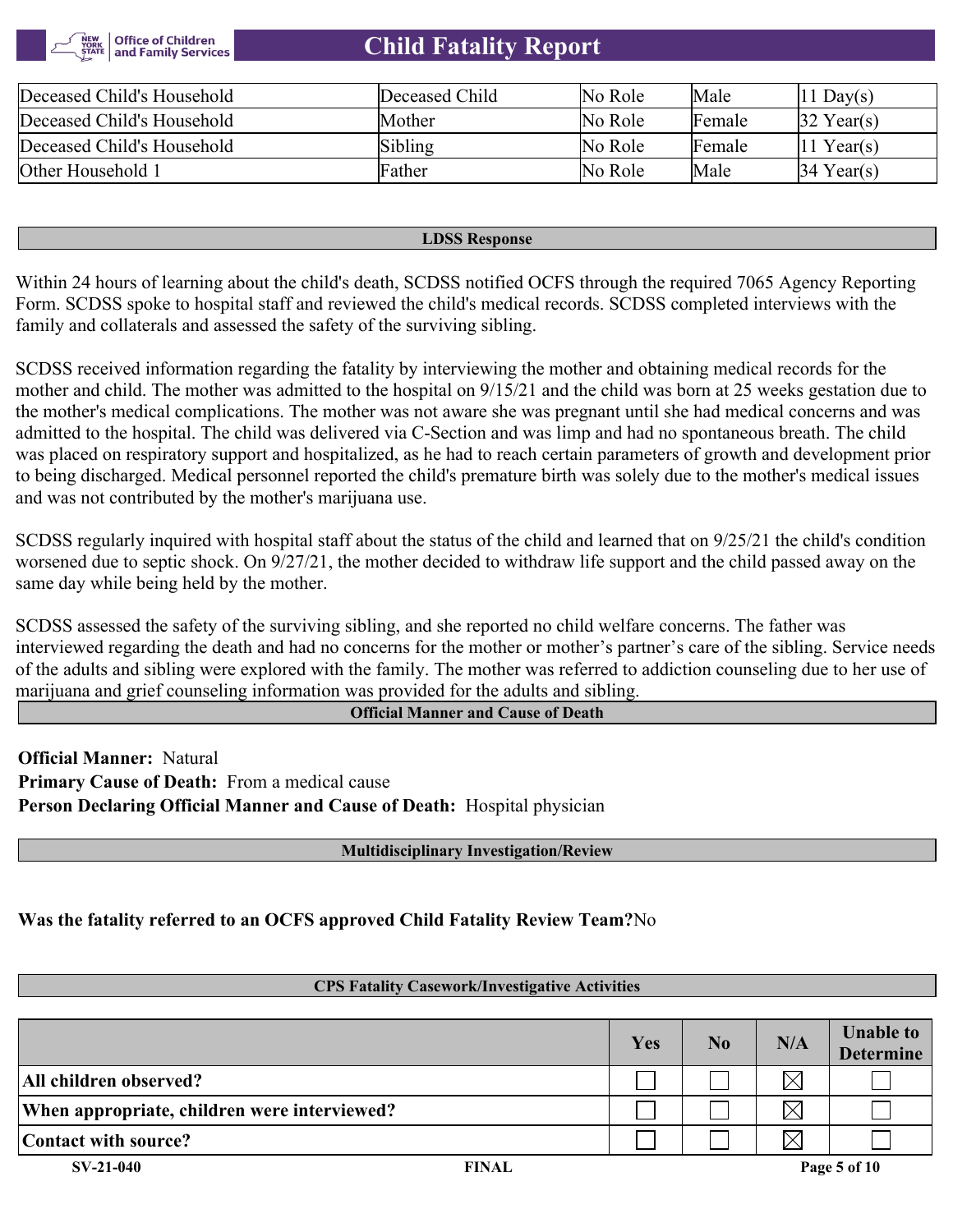| All appropriate Collaterals contacted?                                         |  |  |
|--------------------------------------------------------------------------------|--|--|
| Was a death-scene investigation performed?                                     |  |  |
| Coordination of investigation with law enforcement?                            |  |  |
| Was there timely entry of progress notes and other required<br> documentation? |  |  |

#### **Fatality Safety Assessment Activities**

|                                                                                                                                                 | Yes         | No       | N/A         | <b>Unable to</b><br><b>Determine</b> |
|-------------------------------------------------------------------------------------------------------------------------------------------------|-------------|----------|-------------|--------------------------------------|
| Were there any surviving siblings or other children in the household?                                                                           | $\boxtimes$ |          |             |                                      |
| Was there an adequate assessment of impending or immediate danger to surviving siblings/other children in the<br>household named in the report: |             |          |             |                                      |
| Within 24 hours?                                                                                                                                |             |          | $\boxtimes$ |                                      |
| At 7 days?                                                                                                                                      |             |          | $\boxtimes$ |                                      |
| At 30 days?                                                                                                                                     |             |          | $\boxtimes$ |                                      |
| Was there an approved Initial Safety Assessment for all surviving<br>siblings/ other children in the household within 24 hours?                 |             |          | $\bowtie$   |                                      |
| Are there any safety issues that need to be referred back to the local<br>district?                                                             |             | $\times$ |             |                                      |

| When safety factors were present that placed the surviving siblings/other<br>children in the household in impending or immediate danger of serious<br>harm, were the safety interventions, including parent/caretaker actions<br>adequate? |  | $\times$ |  |
|--------------------------------------------------------------------------------------------------------------------------------------------------------------------------------------------------------------------------------------------|--|----------|--|
| <b>Explain:</b>                                                                                                                                                                                                                            |  |          |  |

As there was no SCR report surrounding the fatality, the completion of safety assessments was not required; however, SCDSS documented an assessment of the 11yo sibling's safety following the death.

#### **Fatality Risk Assessment / Risk Assessment Profile**

|                                                                                                                                                             | Yes         | N <sub>0</sub> | N/A         | <b>Unable to</b><br><b>Determine</b> |
|-------------------------------------------------------------------------------------------------------------------------------------------------------------|-------------|----------------|-------------|--------------------------------------|
| Was the risk assessment/RAP adequate in this case?                                                                                                          |             |                | $\boxtimes$ |                                      |
| During the course of the investigation, was sufficient information<br>gathered to assess risk to all surviving siblings/other children in the<br>household? |             |                | $\boxtimes$ |                                      |
| Was there an adequate assessment of the family's need for services?                                                                                         | $\boxtimes$ |                |             |                                      |
| Did the protective factors in this case require the LDSS to file a petition<br>in Family Court at any time during or after the investigation?               |             | $\boxtimes$    |             |                                      |
| Were appropriate/needed services offered in this case                                                                                                       |             |                |             |                                      |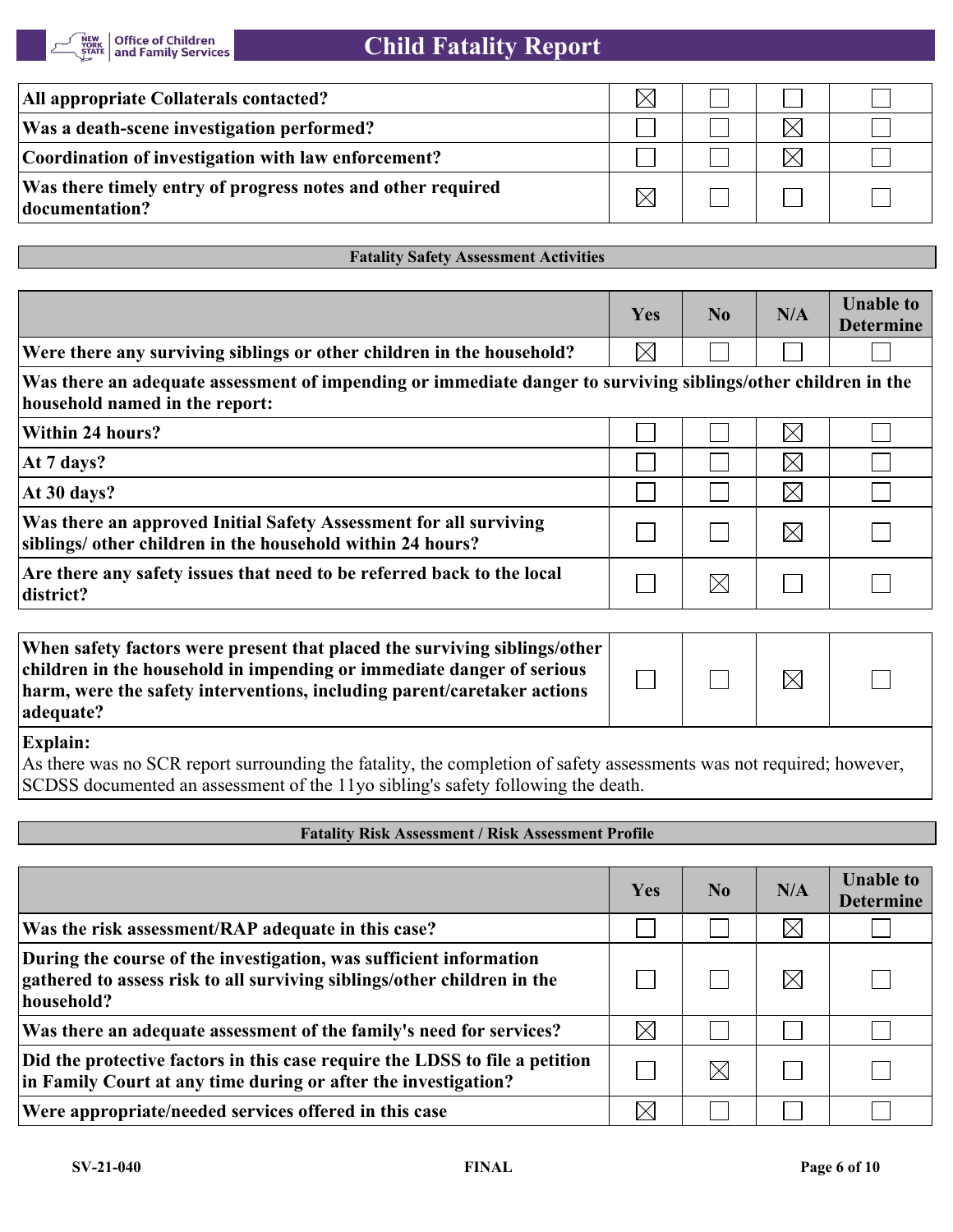

#### **Placement Activities in Response to the Fatality Investigation**

|                                                                                                                                                                                                       | Yes | N <sub>0</sub> | N/A | <b>Unable to</b><br><b>Determine</b> |
|-------------------------------------------------------------------------------------------------------------------------------------------------------------------------------------------------------|-----|----------------|-----|--------------------------------------|
| Did the safety factors in the case show the need for the surviving<br>siblings/other children in the household be removed or placed in foster<br>care at any time during this fatality investigation? |     | $\boxtimes$    |     |                                      |
| Were there surviving children in the household that were removed either<br>as a result of this fatality report / investigation or for reasons unrelated<br>to this fatality?                          |     | $\boxtimes$    |     |                                      |

**Legal Activity Related to the Fatality**

**Was there legal activity as a result of the fatality investigation?** There was no legal activity.

#### **Services Provided to the Family in Response to the Fatality Provided Offered, CDR Offered, Needed Not Services After but Unknown but N/A Lead to Offered Unavailable Death Refused if Used Referral**  $\boxtimes$ **Bereavement counseling**  $\Box$  $\boxtimes$  $\mathbb{R}^2$ **Economic support Funeral arrangements**  $\times$ n.  $\boxtimes$ **Housing assistance**  $\overline{\phantom{0}}$  $\boxtimes$ **Mental health services**  $\boxtimes$ **Foster care**  $\overline{a}$  $\overline{\phantom{a}}$  $\boxtimes$ **Health care**  $\overline{\phantom{0}}$  $\boxtimes$ **Legal services**  $\boxtimes$ **Family planning**  $\boxtimes$ **Homemaking Services**  $\boxtimes$ **Parenting Skills**  $\mathbb{R}^n$  $\sim$  $\boxtimes$ **Domestic Violence Services**  $\boxtimes$ **Early Intervention**  $\boxtimes$  $\Box$ **Alcohol/Substance abuse**  $\boxtimes$ **Child Care**  $\mathbf{I}$ **Intensive case management** Ξ  $\boxtimes$  $\mathbb{R}^2$  $\boxtimes$ **Family or others as safety resources**  $\boxtimes$ **Other**

**Were services provided to siblings or other children in the household to address any immediate needs and support**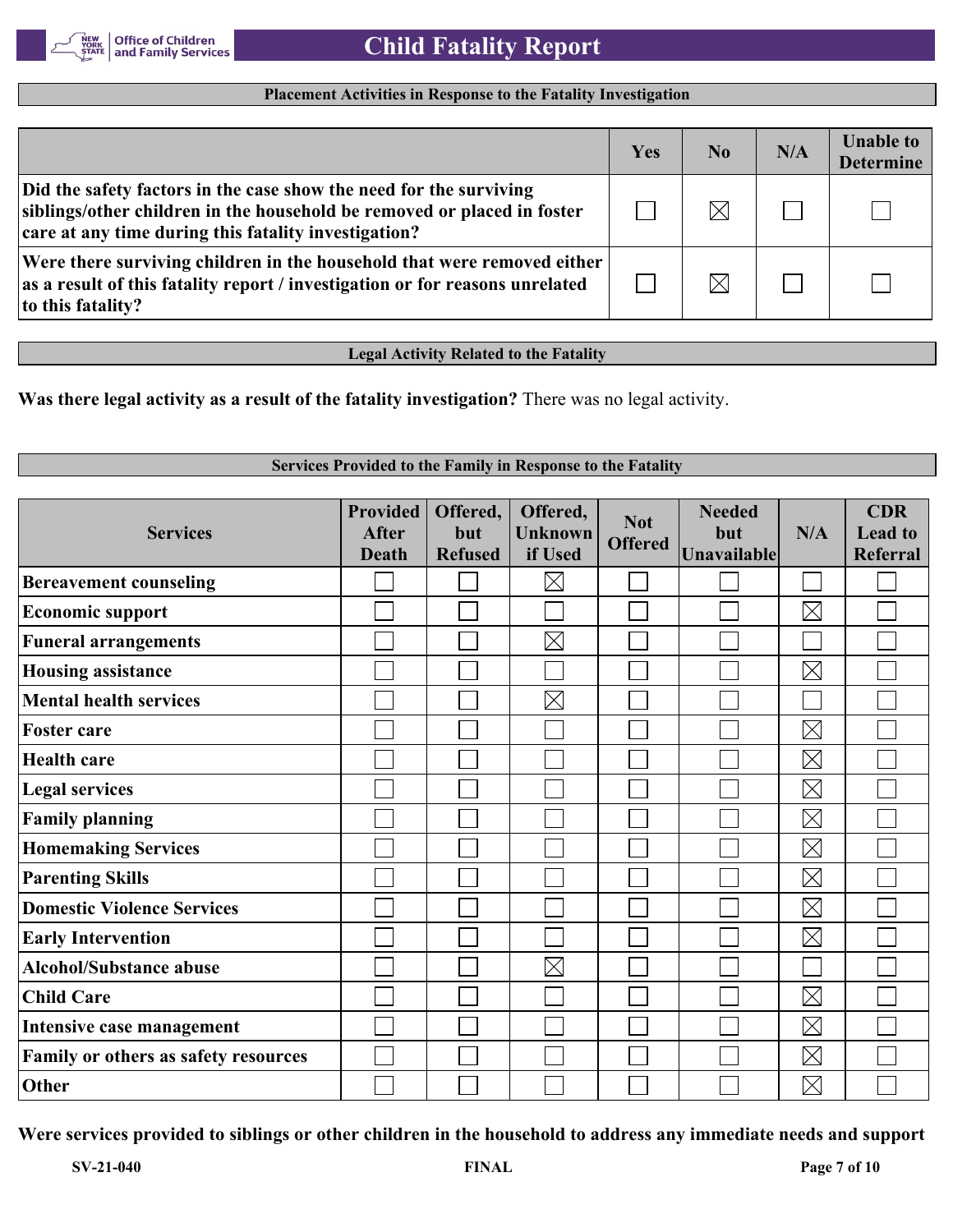

#### **their well-being in response to the fatality?** Yes **Explain:**

The mother was provided with information on grief counseling services for the sibling.

### **Were services provided to parent(s) and other care givers to address any immediate needs related to the fatality?** Yes

**Explain:**

The mother, mother's partner and father were offered grief counseling services and burial assistance.

## **History Prior to the Fatality**

| <b>Child Information</b>                                                                                                                                                                                                                |                                                                      |                                        |  |  |
|-----------------------------------------------------------------------------------------------------------------------------------------------------------------------------------------------------------------------------------------|----------------------------------------------------------------------|----------------------------------------|--|--|
| Did the child have a history of alleged child abuse/maltreatment?<br>Was the child ever placed outside of the home prior to the death?<br>Were there any siblings ever placed outside of the home prior to this child's death?          |                                                                      | No<br>N <sub>0</sub><br>N <sub>o</sub> |  |  |
| Was the child acutely ill during the two weeks before death?                                                                                                                                                                            |                                                                      | N <sub>o</sub>                         |  |  |
| <b>Infants Under One Year Old</b>                                                                                                                                                                                                       |                                                                      |                                        |  |  |
| During pregnancy, mother:<br>$\boxtimes$ Had medical complications / infections<br>Misused over-the-counter or prescription drugs<br>Experienced domestic violence<br>Was not noted in the case record to have any of the issues listed | Had heavy alcohol use<br>Smoked tobacco<br>Used illicit drugs<br>IXI |                                        |  |  |

#### **Infant was born:**

Drug exposed With fetal alcohol effects or syndrome

 $\boxtimes$  With neither of the issues listed noted in case record

#### **CPS - Investigative History Three Years Prior to the Fatality**

| Date of<br><b>SCR</b><br><b>Report</b> | <b>Alleged</b><br>Victim(s) | <b>Alleged</b><br>Perpetrator(s) | Allegation(s)                    | <b>Allegation</b><br><b>Outcome</b> | Compliance <br>Issue(s) |
|----------------------------------------|-----------------------------|----------------------------------|----------------------------------|-------------------------------------|-------------------------|
| $\sqrt{9/17/2021}$ Days                | Deceased Child, Male, 1     | Mother, Female, 32<br>Years      | Parents Drug / Alcohol<br>Misuse | Unsubstantiated                     | No                      |
| Renort Summary:                        |                             |                                  |                                  |                                     |                         |

#### **Report Summary:**

An SCR reported alleged that the mother gave birth to the subject child on 09/16/21. At the time of delivery, the mother had a positive toxicology for marijuana.

**Report Determination:** Unfounded **Date of Determination:** 11/15/2021

#### **Basis for Determination:**

SCDSS found that the investigation did not reveal credible evidence to support allegations of PD/AM against the mother. The mother was positive for marijuana at time of delivery of the child. The child was born prematurely at 25 weeks gestation due to the mother's medical condition. The child was born with several serious medical conditions due to his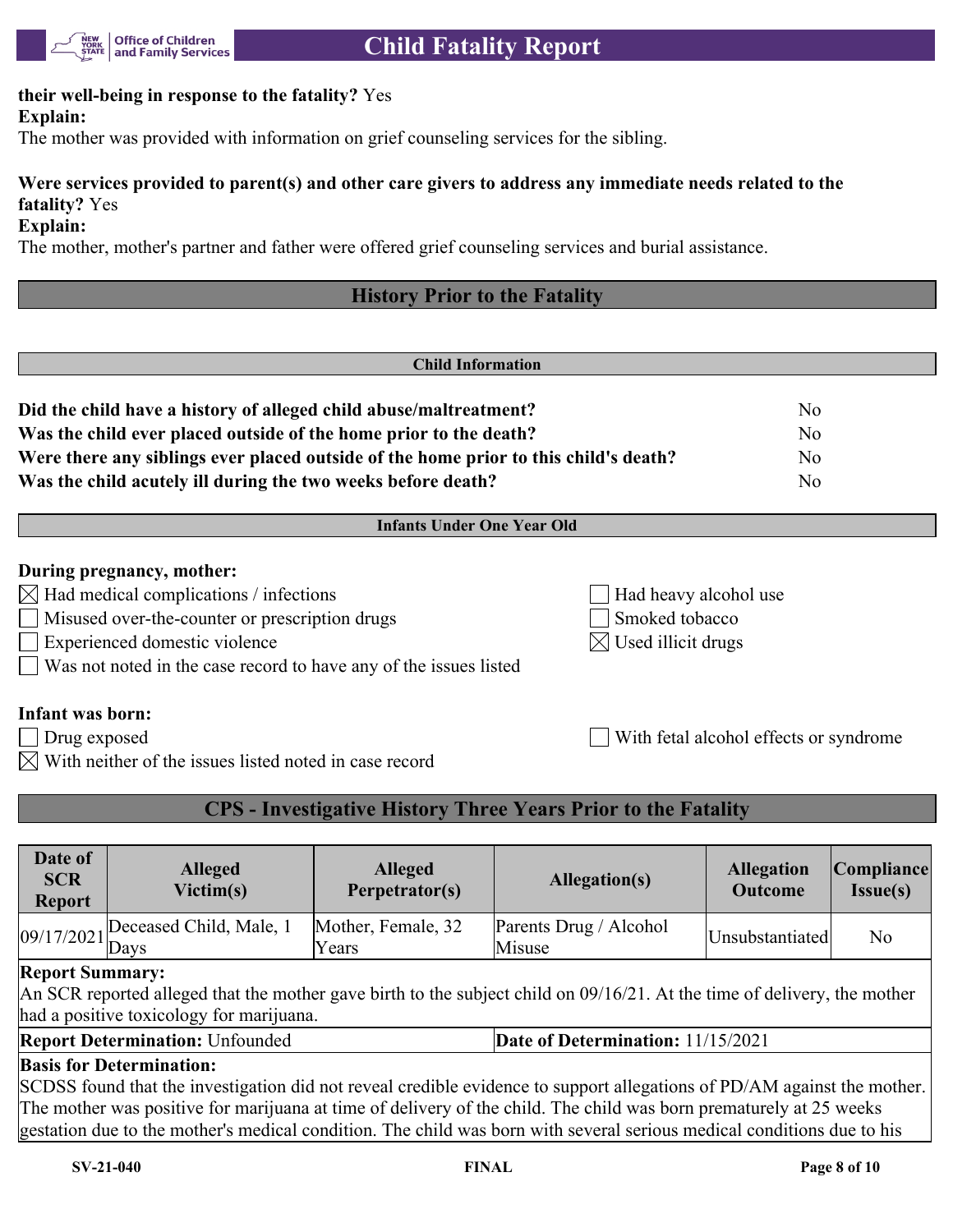

prematurity. The child died on 9/27/21 due to sepsis. SCDSS obtained information from medical staff, who stated that the child's death was medical related and had no bearing on mother testing positive for marijuana.

#### **OCFS Review Results:**

SCDSS completed interviews with the mother, father, sibling and staff at the hospital. SCDSS contacted the source, completed a CPS history check, provided safe sleep guidance, notified all required adults of the SCR report in writing, and completed reports and assessments on time and with accurate information. The subject child died during the investigation. SCDSS gathered information regarding the death and determined it was not the result of abuse or maltreatment. SCDSS offered the family services regarding the fatality. There were several detailed supervisory consultations documented throughout the investigation.

**Are there Required Actions related to the compliance issue(s)?**  $\Box$  Yes  $\Box$  No

| Date of<br><b>SCR</b><br><b>Report</b> | <b>Alleged</b><br>Victim(s)                                  | <b>Alleged</b><br>Perpetrator(s)       | Allegation(s)                                           | <b>Allegation</b><br><b>Outcome</b> | Compliance <br>Isue(s) |
|----------------------------------------|--------------------------------------------------------------|----------------------------------------|---------------------------------------------------------|-------------------------------------|------------------------|
|                                        | $\left  \frac{02}{26/2020} \right $ Other Child - Unrelated, | Day Care Provider, Female,<br>58 Years | Inadequate<br>Guardianship                              | Substantiated                       | N <sub>o</sub>         |
|                                        | Other Child - Unrelated,<br>Male, 6 Years                    | Day Care Provider, Female,<br>58 Years | Lacerations / Bruises /<br>Welts                        | Substantiated                       |                        |
|                                        | Other Child - Unrelated,<br>Male, 6 Years                    | Father, Male, 32 Years                 | Inadequate<br>Guardianship                              | Substantiated                       |                        |
|                                        | Other Child - Unrelated,<br>Male, 6 Years                    | Father, Male, 32 Years                 | $\sqrt{Lacerations / Bruisse / Substantiated}$<br>Welts |                                     |                        |

#### **Report Summary:**

An SCR report alleged that on 2/25/20, the father picked up a 6-year-old unrelated child he was providing daycare services for at school. The father was driving too fast and was involved in a car accident with the unrelated child in the car. The father rear ended the car in front of him, causing the unrelated child to hit the seat in from of him, because he was not wearing a seatbelt. The unrelated child sustained a laceration to the inside of his upper lip. The father did not require the unrelated child to wear a seat belt in the car.

**Report Determination:** Indicated **Date of Determination: 04/24/2020** 

#### **Basis for Determination:**

SCDSS determined that there was credible evidence to substantiate the allegations of IG and L/B/W against the daycare owner and the father, as it could be shown that the unrelated child's physical, mental, emotional, or developmental condition was impaired or placed at risk of impairment as a result of the father's and the daycare owner's actions or inaction.

#### **OCFS Review Results:**

SCDSS completed interviews with the father, unrelated child, the child's parents, and staff at the daycare. SCDSS also gathered collateral information from law enforcement. Due to the incident on 2/25/20, the father was charged with Aggravated Unlicensed Operation Motor Vehicle 3, Unlicensed Operation Vehicle 3, Operate Vehicle without Insurance and Following too Close. The father was suspended from his employment at the daycare. An OCFS Licensing Specialist conducted an investigation into the incident. The daycare failed to obtain a copy of the father's drivers license, as required by OCFS licensing. The father did not have a valid drivers license at the time of the incident.

**Are there Required Actions related to the compliance issue(s)?**  $\Box$  Yes  $\Box$  No

#### **CPS - Investigative History More Than Three Years Prior to the Fatality**

In 2012 the father had two unfounded CPS investigations regarding his younger siblings. The father took custody of his younger siblings due to their mother's death. The reports alleged the father was using marijuana and not providing